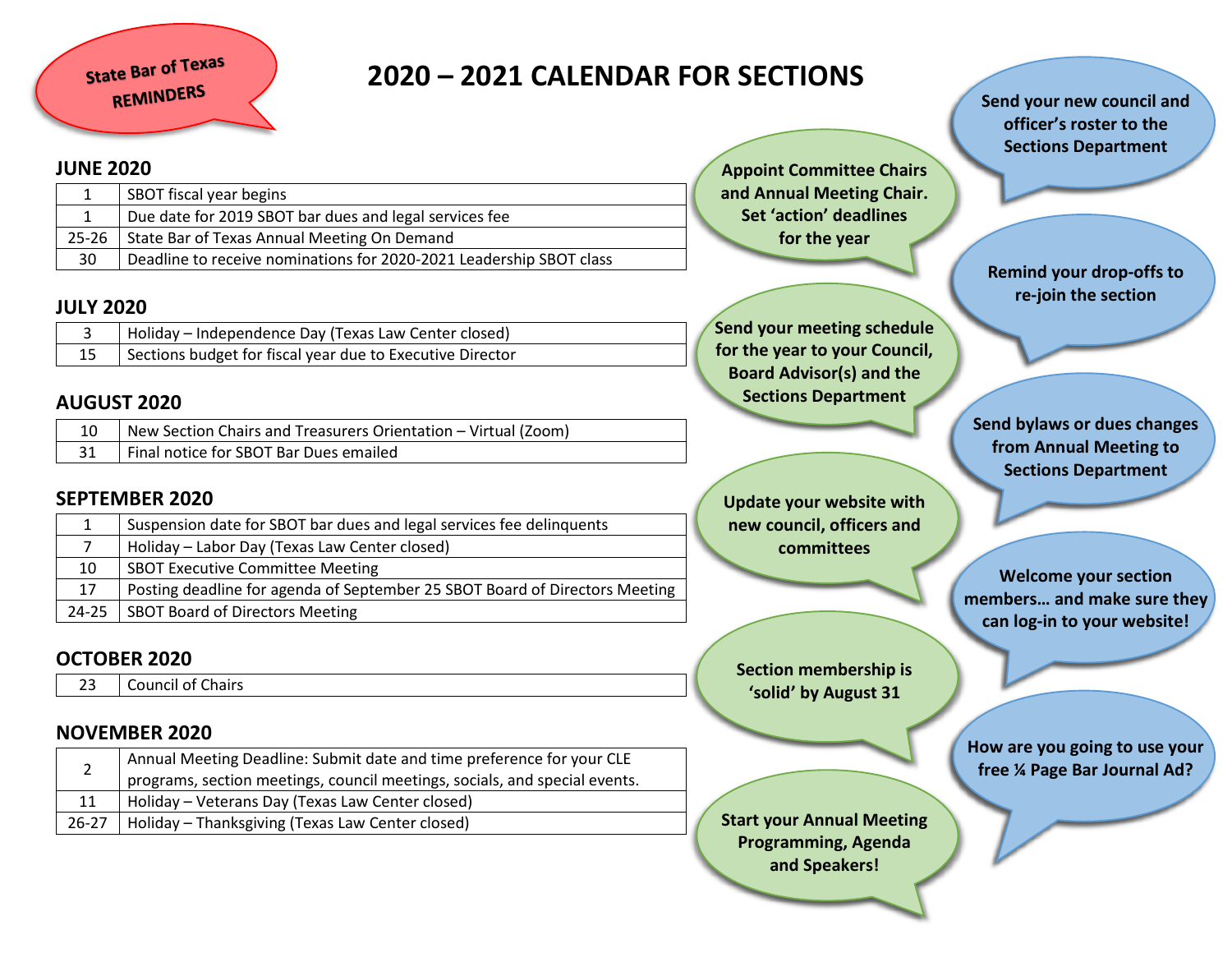#### **DECEMBER 2020**

24-25 Holiday – Christmas (Texas Law Center closed)

#### **JANUARY 2021**

|         | Holiday - New Year's Day (Texas Law Center closed)                         |  |
|---------|----------------------------------------------------------------------------|--|
| 4       | Annual Meeting Deadline: Submit programming for the registration brochure: |  |
|         | CLE topics, speakers, and speaker contact information and firm.            |  |
| 12      | SBOT Executive Committee Meeting - Texas Law Center, Austin                |  |
| 14      | Posting deadline for agenda of January 22 SBOT Board of Directors Meeting  |  |
| 18      | Holiday - Martin Luther King Jr. Day (Texas Law Center closed)             |  |
| $21-22$ | SBOT Board of Directors Meeting - Holiday Inn, Tyler (Tentative)           |  |
|         |                                                                            |  |

#### **FEBRUARY 2021**

| 1  | Register and make guest room reservations for Annual Meeting<br>(www.texasbar.com/annualmeeting)                             |  |
|----|------------------------------------------------------------------------------------------------------------------------------|--|
| 15 | Holiday - Presidents Day (Texas Law Center closed)                                                                           |  |
| 22 | Annual Meeting Deadline: Order special awards, council and chair plaques.<br>Food and beverage, and audio visual orders due. |  |
| 26 | Council of Chairs - Texas Law Center, Austin (Tentative)                                                                     |  |

#### **MARCH 2021**

|  | Filing deadline for nominating petitions for SBOT and TYLA President-elect |
|--|----------------------------------------------------------------------------|
|  | and director positions                                                     |

#### **APRIL 2021**

| 1         | Distribution of SBOT and TYLA paper and electronic election ballots          |  |
|-----------|------------------------------------------------------------------------------|--|
| 1         | Deadline for standing committee and section year-end reports for publication |  |
|           | in the Texas Bar Journal                                                     |  |
| 5         | Annual Meeting Deadline: Course materials for app: CLE articles,             |  |
|           | PowerPoints, speaker bios and photos.                                        |  |
| $15 - 16$ | SBOT Board of Directors Meeting - Hilton, Waco (Tentative)                   |  |
|           | (Announcement of Chair of the Board election results)                        |  |
| 30        | Annual SBOT bar dues and legal services fee statements mailed                |  |

**Dues increases or name changes should be decided in time for January Board meeting to be printed on the Dues Statement**

**Nominate a large section representative to the Board of Directors – elections are in February. (2 large positions this year)**

**Finalize your Annual Meeting Plans!**

**Solicit nominations for your section council and awards**

**Annual Meeting Resolutions Due April 1**

**Section budgets are due July 15. Plan for next year's budget NOW**

> **Start process for obtaining bids and booking retreats, CLE courses and Council Meetings for next year**